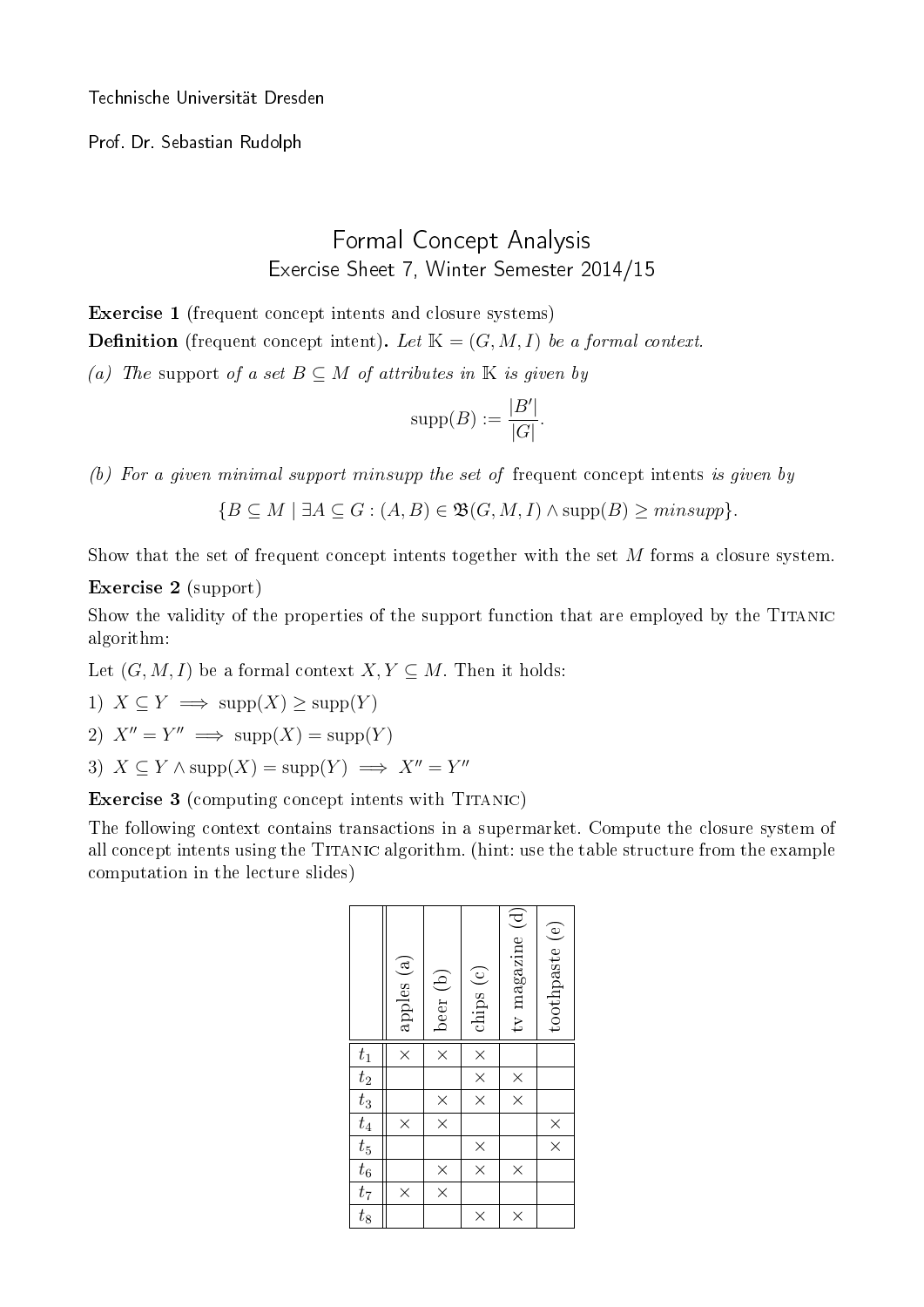Exercise 4 (optimizing Titanic for iceberg concept lattices)

In the lecture the following steps to optimize Titanic for the computation of iceberg concept lattices have been mentioned:

- 1. Stop, as soon as only non-frequent minimal generators are computed.
- 2. Return only the closures of frequent minimal generators.
- 3. Generate candidates only from the frequent minimal generators.
- 4. All subsets of candidates with  $k-1$  elements must be *frequent*.

Implement the corresponding modifications in TITANIC. Utilize the fact that for a formal context  $\mathbb{K} = (G, M, I)$  and a minimal support constraint minsupp the set of frequent concept intents together with M form a closure system. The corresponding closure operator h and the support function *support* are given by

$$
h(X) := \begin{cases} X'' , & \text{if } \text{supp}(X) \geq minsupp \\ M , & \text{otherwise} \end{cases} \quad supp(X) := \begin{cases} \text{supp}(X) , & \text{if } \text{supp}(X) \geq minsupp \\ -1 , & \text{otherwise} \end{cases}
$$

Insert the corresponding changes directly into the algorithms attached to this exercise sheet.

Exercise 5 (computing iceberg concept lattices)

We are regarding the following excerpt from the mushroom database:



- a) Compute the corresponding iceberg concept lattice for  $minsupp = 30\%$  using the modified algorithm from the previous exercise.
- b) Compute the corresponding iceberg concept lattices and label each (frequent) concept with its corresponding support value.